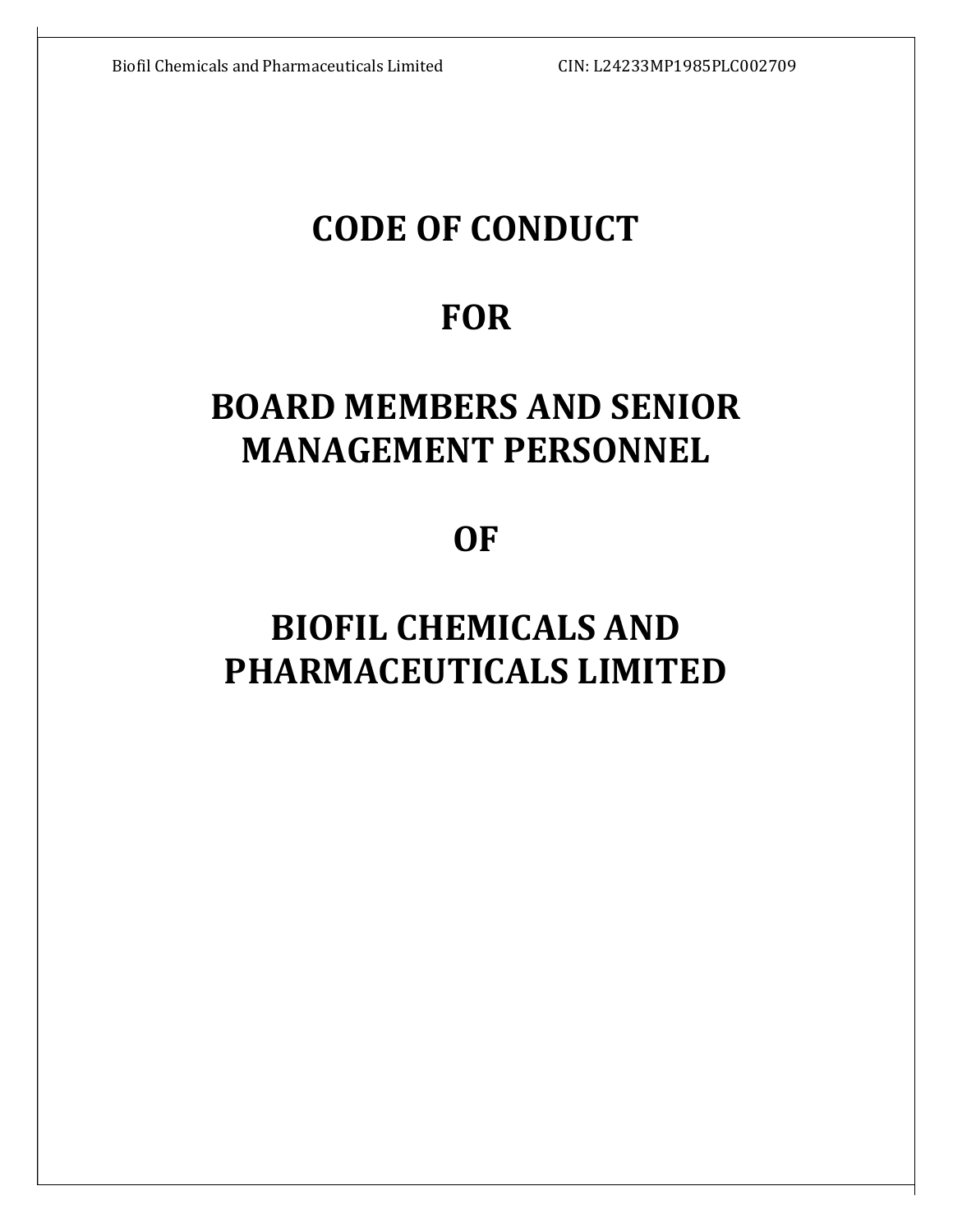# Preamble:

In line with the provisions contained in Regulation 17(5) of Securities And Exchange Board of India (Listing Obligations and Disclosure Requirements) Regulations, 2015 and Companies Act, 2013, the Board hereby adopts the revised ―Code of Conduct for Board Members and Senior Management Personnel of Biofil Chemicals and Pharmaceuticals Limited, in its Board Meeting held on 13<sup>th</sup> February 2016.

# **Definitions**

The definitions of some of the key terms used in this Code are given below:

a)"Applicable Employee" means Directors and Senior Management Personnel of the Company.

b) "Company" here means Biofil Chemicals and Pharmaceuticals Limited.

c) "Director" means any Executive, Non – Executive, Nominee or Alternate Director of the Company.

d) "Employee" means any employee or officer of the Company.

e) "Senior Management Personnel" means personnel of the company who are members of its core management team; this would comprise all members of management one level below the executive directors, including all functional heads.

f) "Relative" shall have the same meaning as defined in Section 2(77) of the Companies Act, 2013, read with rule 4 of companies (specification of definition details ) rules, 2014

# Applicability:

This Code is applicable to all the applicable employees of the Company i.e.:

a) Directors of the Company, and

b) Senior Management Personnel.

# General Moral Imperatives

## Contribute to society and human well being:

This principle concerning the quality of life of all people, affirms an obligation to protect fundamental human rights and to respect the diversity of all cultures. Applicable Employee must attempt to ensure that the products of their efforts will be used in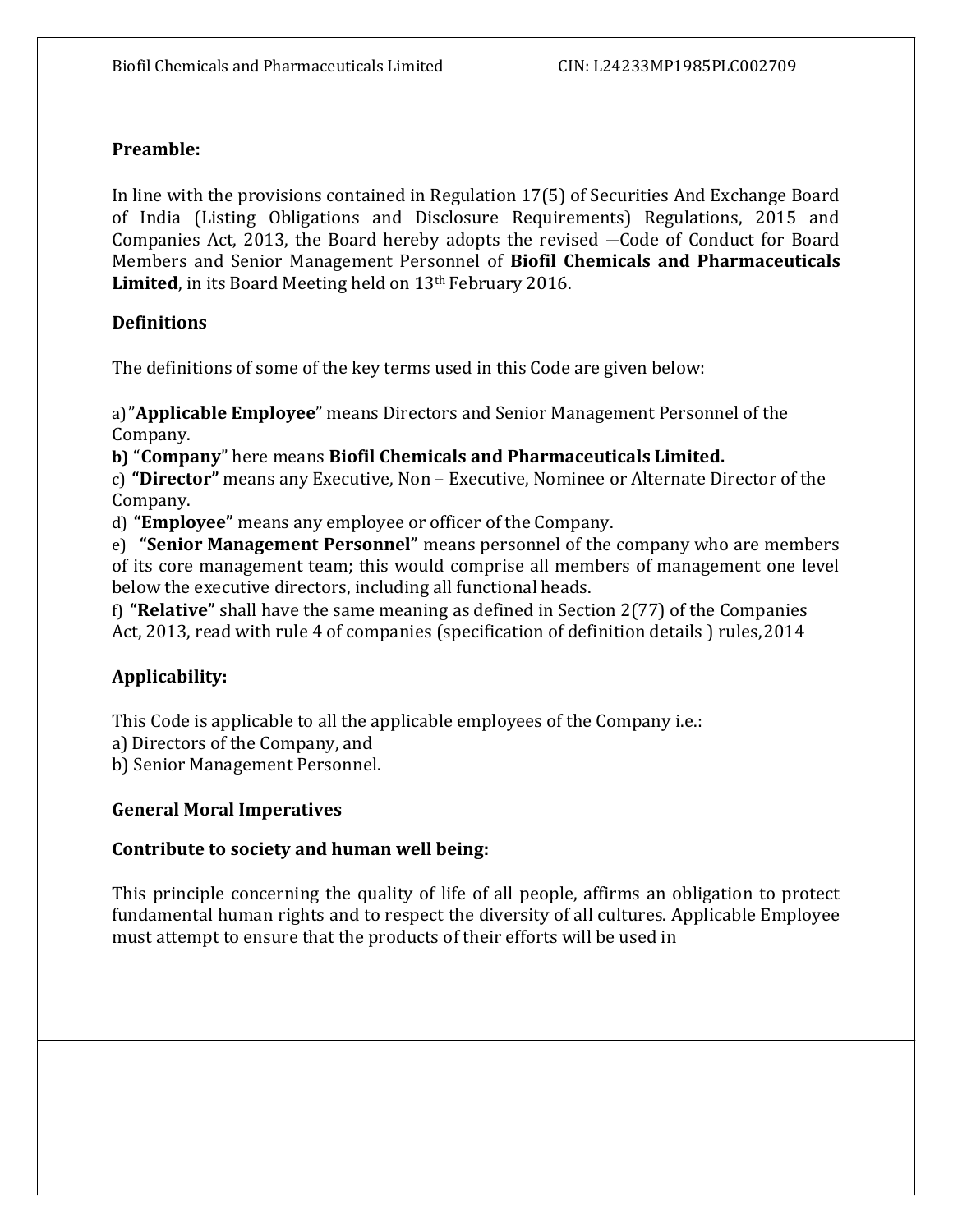socially responsible ways, will meet social needs and will avoid harmful effects to health and welfare of others.

In addition to a safe social environment, human well-being includes a safe natural environment. Therefore, all of us who are accountable for the design, development, manufacture and promotion of company"s products, must be alert to, and make others aware of, any potential damage to the local or global environment.

# Avoid harm to others

"Harm" means injury or negative consequences, such as loss of property, property damage or unwanted health and environmental impacts. This principle prohibits use of men, material and technology in ways that result in harm to our consumers, employees and the general public. Well-intended actions, including those that accomplish assigned duties, may lead to harm unexpectedly. In such an event, the responsible person or persons are obligated to undo or mitigate the negative consequences as much as possible.

# Be honest and trustworthy

Honesty is an essential component of trust. Without trust an organization cannot function effectively. Applicable Employees are expected not to make deliberately false or deceptive claims about Companies products/systems, but instead provide full disclosure of all pertinent limitations and problems.

## Be fair and take action not to discriminate

The values of equality, tolerance, respect for others, and the principles of equal justice govern this imperative. Discrimination on the basis of race, sex, religion, age, disability, national origin, or other such factors is an explicit violation of this code.

## Practice integrity in inter-personal relationships

In relationships with colleagues, Applicable employee should treat each other with respect and in good faith. In the same way they themselves would expect them to treat. The principle to be adopted to guard against loose talk or in its worst form-character assassination is not to say anything behind one"s back and never utter something, which cannot be put in writing.

## Honor Confidentiality

The principle of honesty extends to issues of confidentiality of information. The ethical concern is to respect all obligations of confidentiality to all stakeholders unless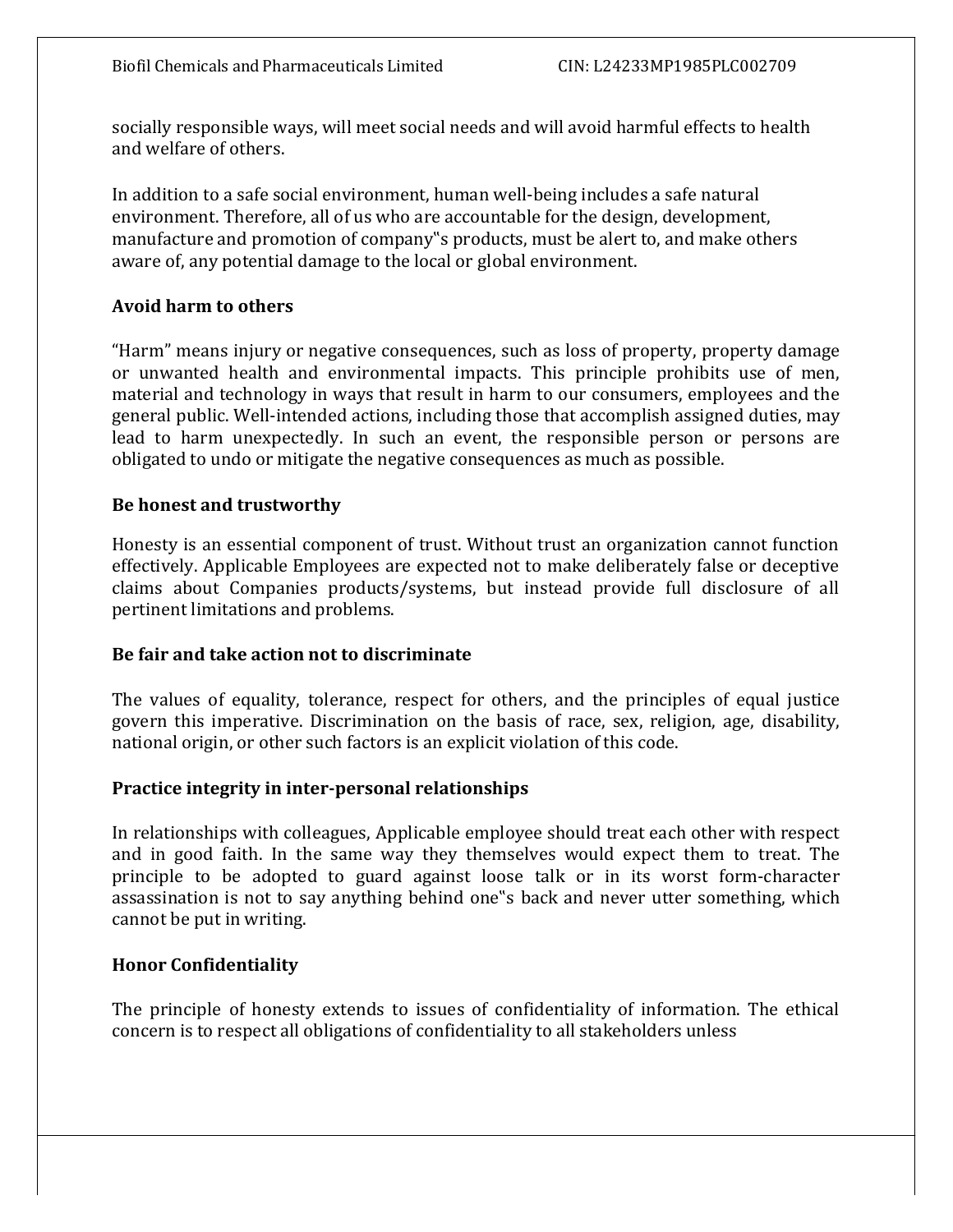discharged from such obligations by requirements of the law or other principles of this code.

#### Specific Professional Responsibilities

## Proper Accounting, Financial reporting and Disclosures

Applicable Employees, in the performance of their duties and to the extent of their roles and responsibilities, shall to the best of their knowledge: i. Ensure the integrity of financial records.

ii. Perform their duties in accordance with applicable laws, rules and regulations across geographies in which Company operates. Applicable Employees are expected to acquire knowledge of the appropriate mandatory requirements relating to their respective functions and responsibilities.

iii. Protect Company"s assets from any misuse or theft. This includes computers, office equipment, laptops, desktops, servers, handheld communication devices and any other tangible assets as well as intangible assets such as financial data, corporate information, etc. recorded in any form or contained in any media.

iv. Maintain confidentiality and security of individual system login credentials and passwords at all times, including accounting passwords, payment passwords, other access passwords, password devices etc.

v. Adhere to and comply with the established Accounting Policies and Procedures at Company as well as the Generally Accepted Accounting Principles ("GAAP", International Financial Reporting Standards ("IFRS") or any other standards of accounting and reporting adopted by company.

vi. Ensure that no accounting entries are recorded in Company"s books of accounts without proper documentation and explanation in reasonable detail.

vii. Ensure that no payments are approved or made with the intention that any part of such payment is to be used for any purpose other than the purpose stated in the relevant documents.

viii. Refrain from taking any action to coerce, influence, manipulate or mislead or fraudulently influence Company"s external or internal auditors with intent to render Company"s financial statements as misleading or incorrect.

ix. Provide full, fair, accurate, timely and understandable disclosure on all material aspects of Company"s businesses including periodic financial reports that Company files with regulatory authorities as may be required under various provisions of law, SEBI Listing Regulations,2015, SEC Rules and the like and in accordance with Company"s current Disclosure Policy.

x. Any statement by Applicable Employees to the press, analysts or any third parties shall be made by and in accordance with Company"s Media Policy.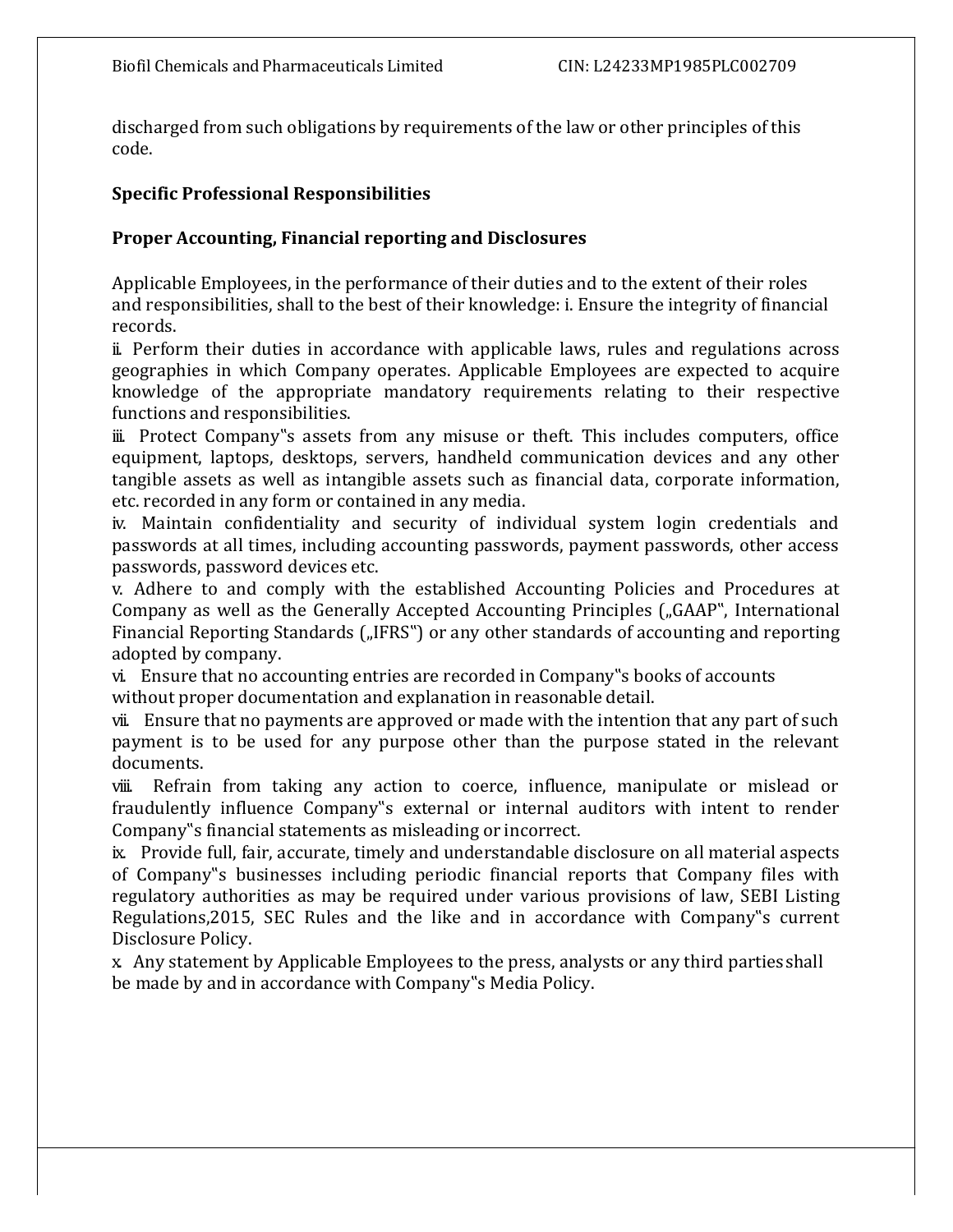## Conflicts of interest

A conflict of interest exists where the personal interests or benefits of one person or entity conflict with the interests or benefits of Company. Performance and responsibilities to Company shall not, at any time, be subordinated to personal gain or advantage. Applicable Employees must devote their full attention to the business interests of Company and are expected to avoid personal activities and financial interests which could conflict with their performance or responsibilities to Company. Applicable Employees shall not seek gain for themselves or others through the misuse of their positions. Personal involvement including financial interests/ dealings with a competitor, client, external auditors and audit team members, supervisors, subordinate employees or peers of Company that has the potential of affecting the employee's ability to exercise good judgment for Company creates an actual or potential conflict of interest. None of the Applicable Employee including their relatives may receive improper personal benefits as a result of the employee"s position at Company.

## Live the Company's Values-each day.

Applicable Employees must live the Company"s Values-each day.

#### Consumer focus

Applicable Employees should develop superior understanding of consumer needs and develop products to fulfill them better.

## Teamwork

Applicable Employees must work together on the principle of mutual trust and transparency in a boundary less organisation. They must intellectually honest in advocating proposals, including recognizing risks.

#### Integrity

Applicable Employees must committed to the achievement of business success with integrity and must be honest with consumers, business partners and each other.

## Strive to achieve the highest quality, effectiveness and dignity in both the processes and products of professional work

Excellence is perhaps the most important obligation of a professional. Applicable Employees focused to strive to achieve the highest quality, effectiveness and dignity for each day.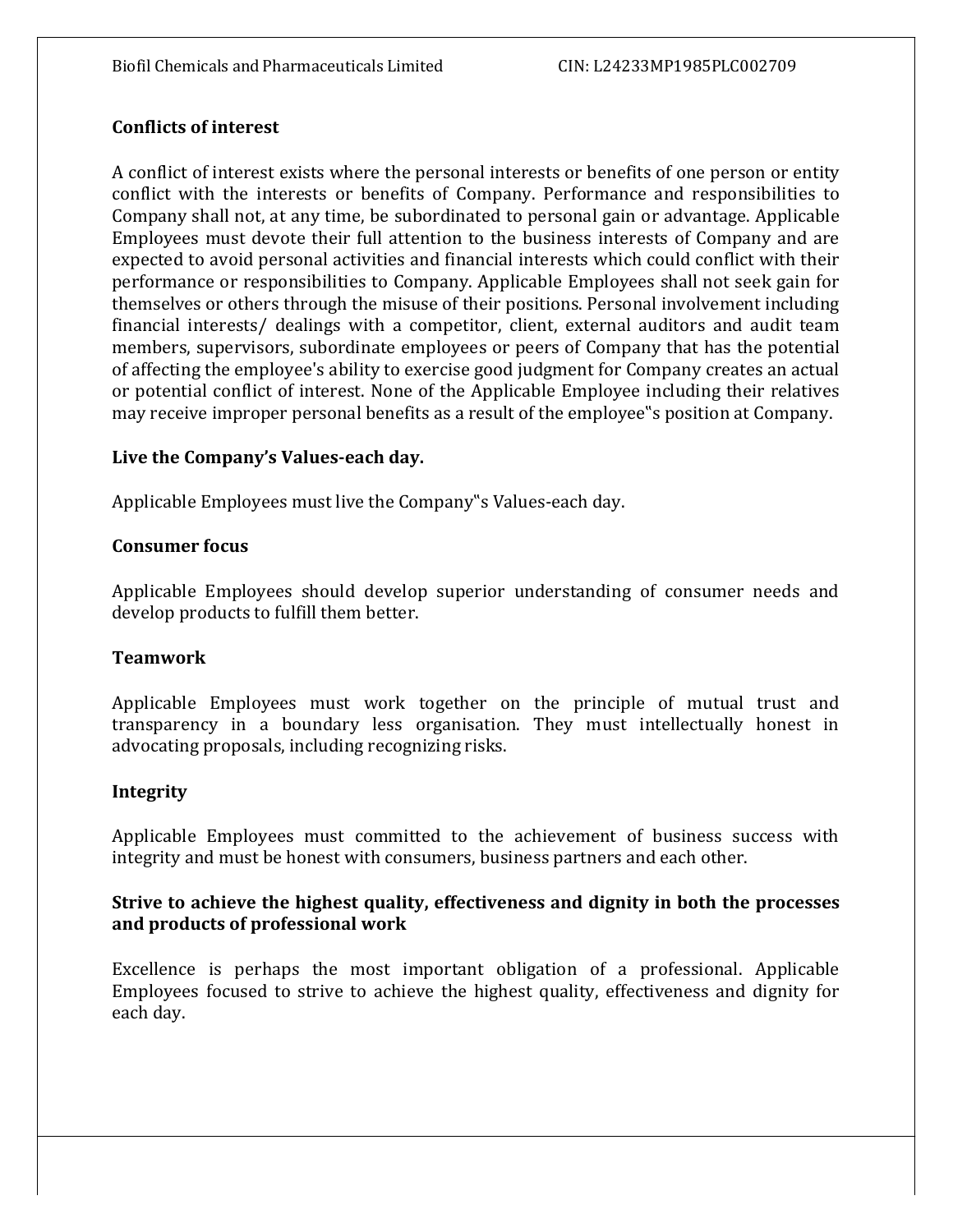#### Know and respect existing laws

Applicable Employees must obey existing local, state, national, and international laws unless there is a compelling ethical basis not to do so. Applicable Employees should also obey the policies, procedures, rules and regulations of the company. Violation of a law or regulation may be ethical when that law or rule has inadequate moral basis or when it conflicts with another law judged to be more important. If one decides to violate a law or rule because it is viewed as unethical, or for any other reason, one must fully accept responsibility for one"s actions and for the consequences.

#### Manage personnel and resources to enhance the equality of working life

Organisational leaders are responsible for ensuring that a conductive environment is created for fellow employees to enable them delivering their best. Applicable Employees, therefore, are responsible for ensuring human dignity of all their colleagues, ensuring their personal and professional development and enhancing the quality of working life.

#### Be upright and avoid any inducements

Neither directly nor through family and other connections indirectly, should we solicit any personal fee, commission or other form of remuneration arising out of transactions involving Company. This includes gifts or other benefits of significant value, which might be extended at times, to influence business-especially during bulk purchase of commodities for the organsiation or awarding a contract to an agency etc. Applicable Employees are likely to be offered various gifts by vendors/parties/agencies and people associated with Company under different wraps or generally on personal celebrations or functions or religious festivals etc.

## Conduct themselves in a manner that reflects credit to the Company

All applicable employees are expected to conduct themselves, both on and off-duty, in a manner that reflects credit to the company. The sum total of their personal attitude and behavior has a bearing on the standing of Company and the way in which it is perceived within the organisation and by the public at large.

#### Be accountable to stakeholders

All of those whom Company serve, be it customers, without whom Company will not be in business, Company"s shareholders, who have an important stake in Company"s business and the employees, who have a vested interest in making it all happen-are Companies stakeholders. And Applicable Employees must keep in mind at all times that they are accountable to their stakeholders.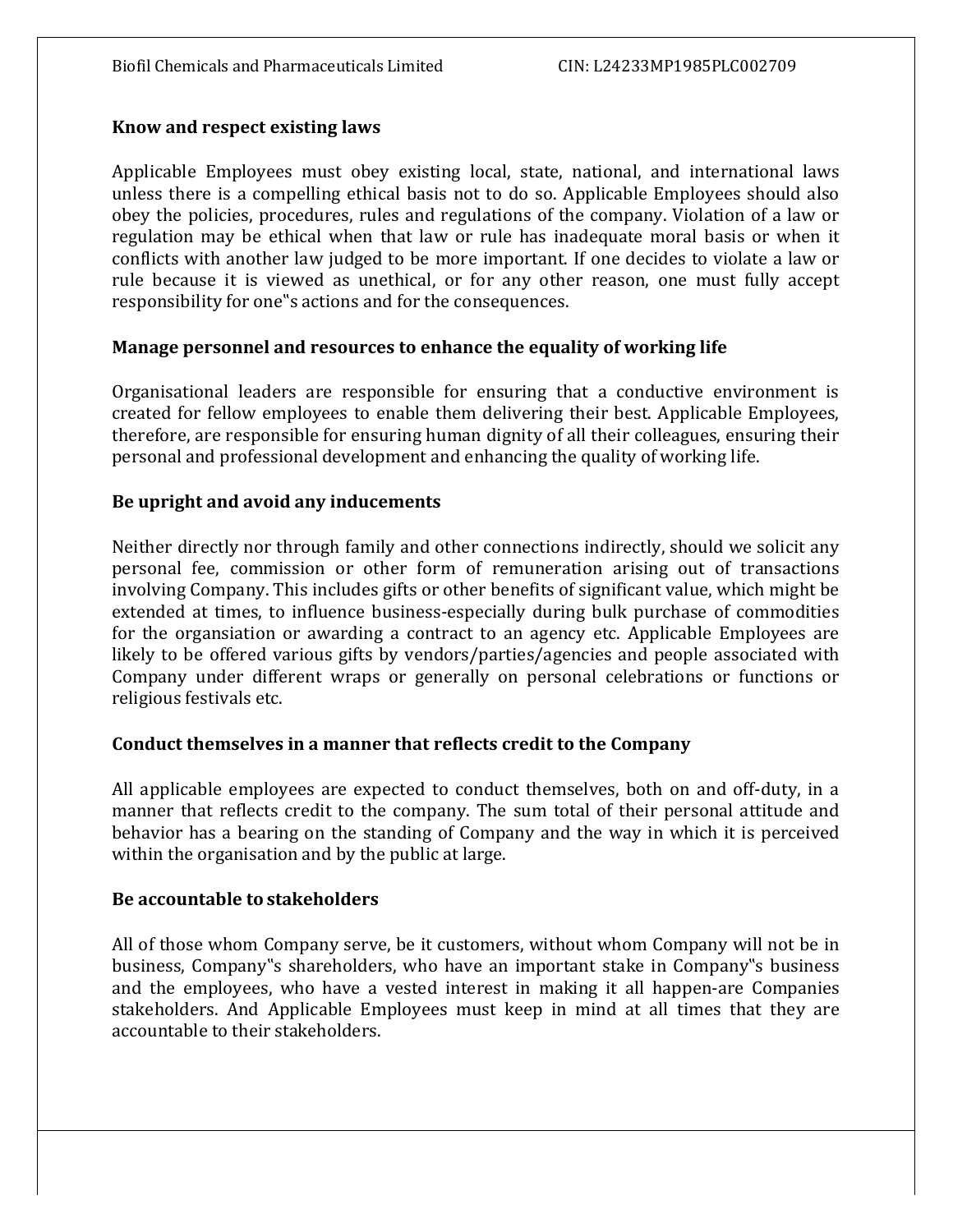"Inside information" gained from the Company or otherwise must not be used for personal gains. Applicable Employee undertakes to comply with the Company"s Code of Conduct for Prevention of Insider Trading.

# Protect Company's properties

Applicable Employees are perceived as Trustees of Company"s properties, funds and other assets. They owe fiduciary duty to each stakeholder, as their agent, for protecting the Company"s assets. Applicable Employees, therefore, must safeguard and protect the Company"s assets against any misappropriation, loss, damage, theft, etc. by putting in place proper internal control systems and procedures and effectively insuring the same against any probable fire, burglary, fidelity and any other risk

# Compliance of Regulatory Requirement pursuant to Code of Conduct:

# Code of Conduct for Directors (Section 166 of the Companies Act, 2013):-

# All the directors of the Company shall undertake to comply with the following:

1. Act in accordance with the Article of Association (AOA) of the Company.

2. Act in the good faith in order to promote the object of the company for the benefit of its members as a whole, and in the best interest of the Company, its Employees, the shareholders, the Community and for the protection of the environment.

3. Exercise his duties with due and reasonable care, skills and diligence and shall exercise independent judgment.

4. Not involve in a situation in which he may have direct or indirect interest that conflicts, or possibly may conflict, with the interest of the Company.

5. Not achieve or attempt to achieve any undue gain or advantage either to himself or to his relatives, partners, or associates and if such director is found guilty of making any undue gain, he shall be liable to pay an amount equal to that gain to the company.

6. Not assign his office and any assignment so made shall be void.

## Independent Directors

In addition to the duty specified in Section 166 of the Companies Act, 2013, the independent directors shall also abide by the duties, as specified in schedule IV to the Companies Act, 2013.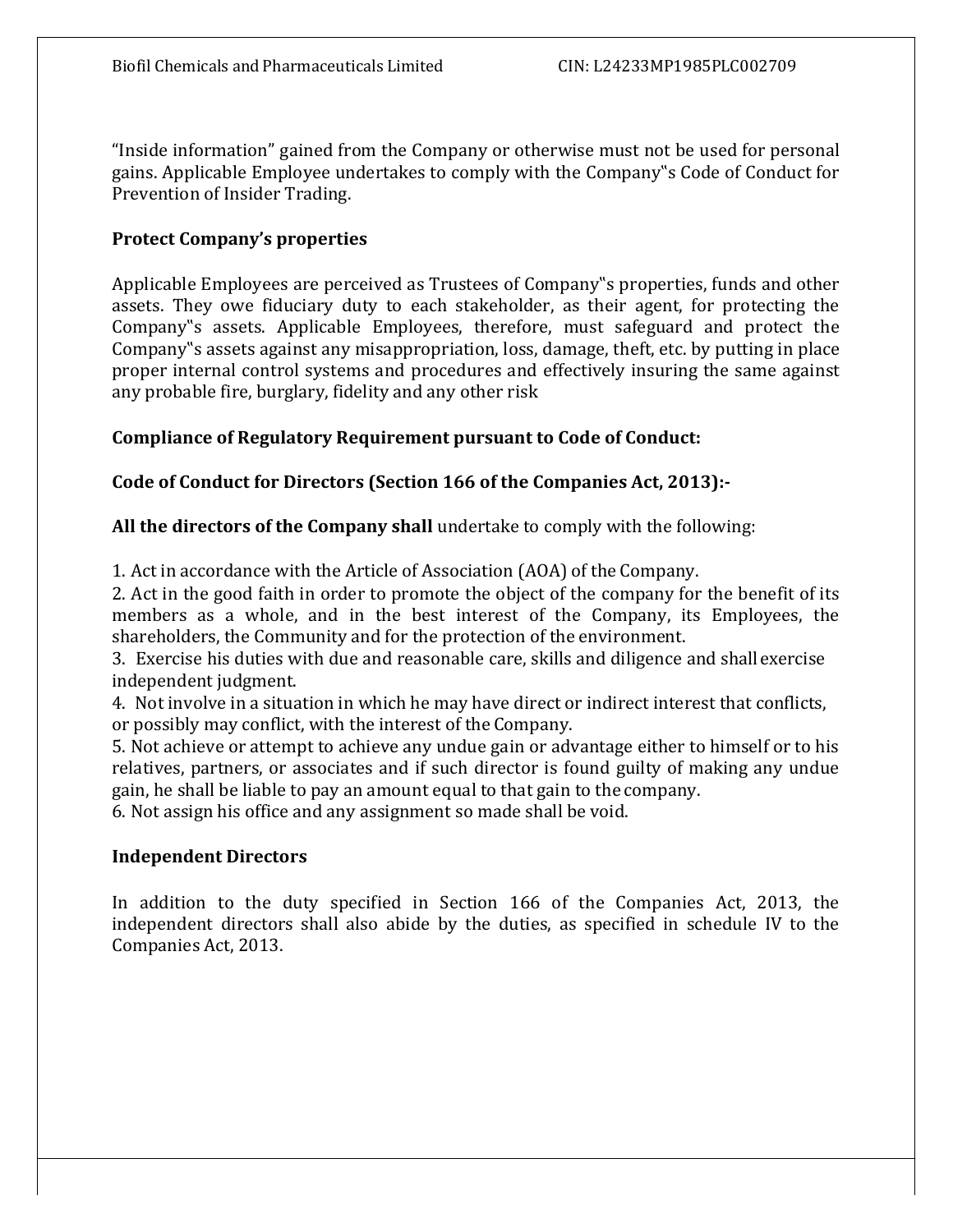# Accountability for Adherence to the Code

Applicable Employees are responsible for decision-making and for adherence to this Code.

Internal Investigations: Company will promptly investigate all alleged violations and potential violations of this Code, or of any related Company standard, policy or procedure. Any allegations will be treated confidentially, to the extent consistent with Company interests and its legal obligations.

All are expected to cooperate in the investigation of an alleged violation of the Code.

If Company determines that corrective action is necessary to fix a problem and avoid the likelihood of its recurrence, Company will promptly decide what steps to take, including legal proceedings when appropriate.

Disciplinary Action: To the extent legally permissible under applicable law, appropriate disciplinary action will be taken, in relation to this Code or any related, policy or procedure.

Certification: Applicable Employees must certify, in writing or electronically, that they have received, read, understood and shall abide by this Code.

## Duty to Report Violations

Applicable Employees are responsible for reporting in good faith to the Company any circumstances that they believe may constitute a violation of this Code, as well as any other Company policies. The Company will investigate any matter so reported and will take appropriate corrective action. There will be no retribution against individuals for reporting in faith of policy violations. However, individuals will not be protected from possible disciplinary action if matter reported is with a malicious intent (bad faith) or if the individual has otherwise engaged in misconduct.

## Waivers of this Code of Business Conduct and Ethics

While some of the policies contained in this Code must be strictly adhered to and no exceptions can be allowed, in other cases exceptions may be possible. Applicable Employees who seeks an exception to any of these policies must contact the Chairman/ Company Secretary of the Company. Any waiver of this Code or any change to this Code may be made only by the Board of Directors or such designated authorities of the Company.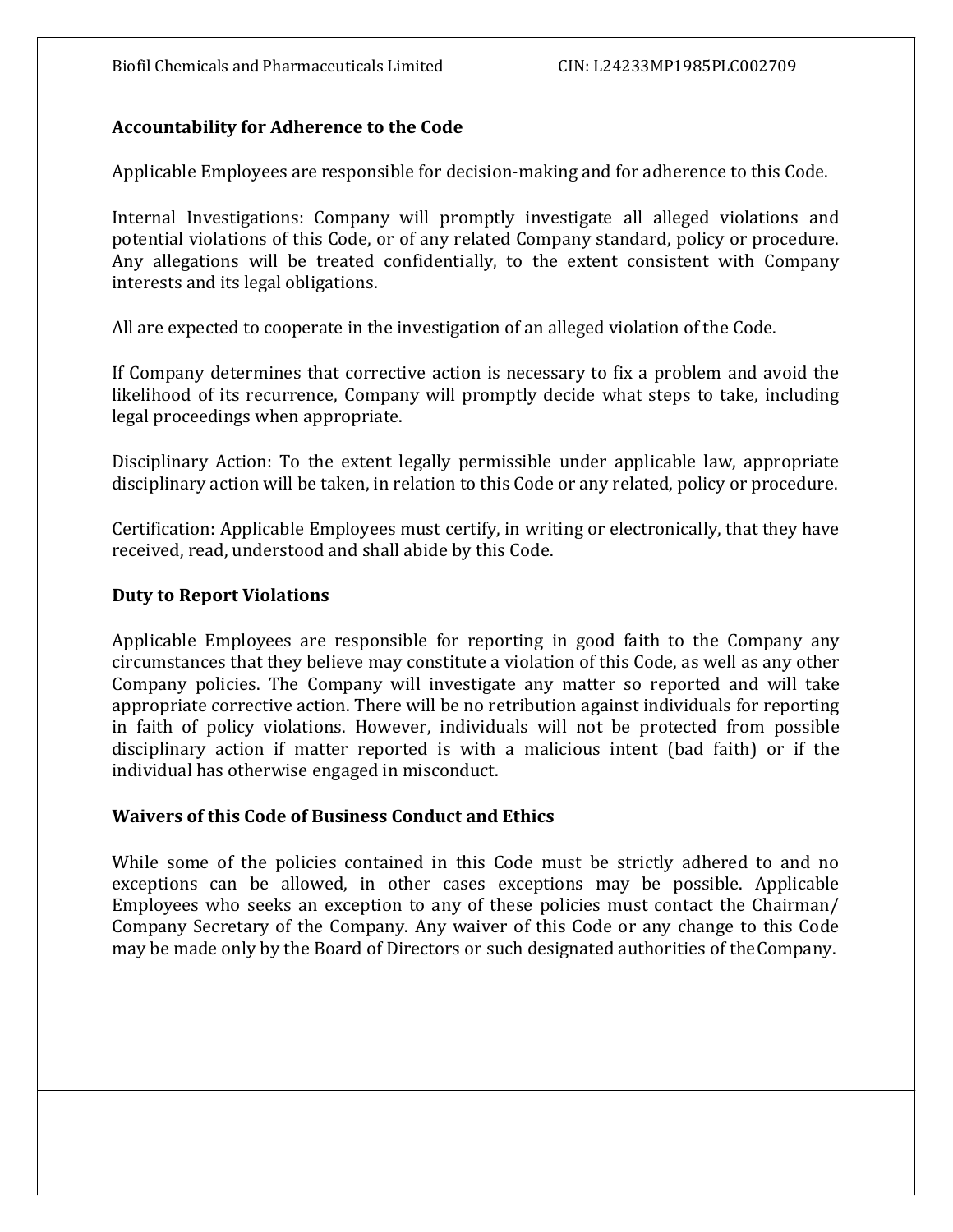#### Where to seek clarifications

Applicable Employees requiring any clarification may take up the issue with Chairman /Company Secretary of the Company.

#### Amendments to the Code:

From time to time, the Board may amend certain provisions of the Code depending on the legal and other requirements or for a bona fide purpose. Applicable Employees, including new recruits (at the time of joining) will be given a copy of the Code and are required to confirm their compliance of the same in writing. A copy of the Code will also be published on the web site of the Company. This code may, from time to time be extended to other senior officers of the company, as the Board may think fit.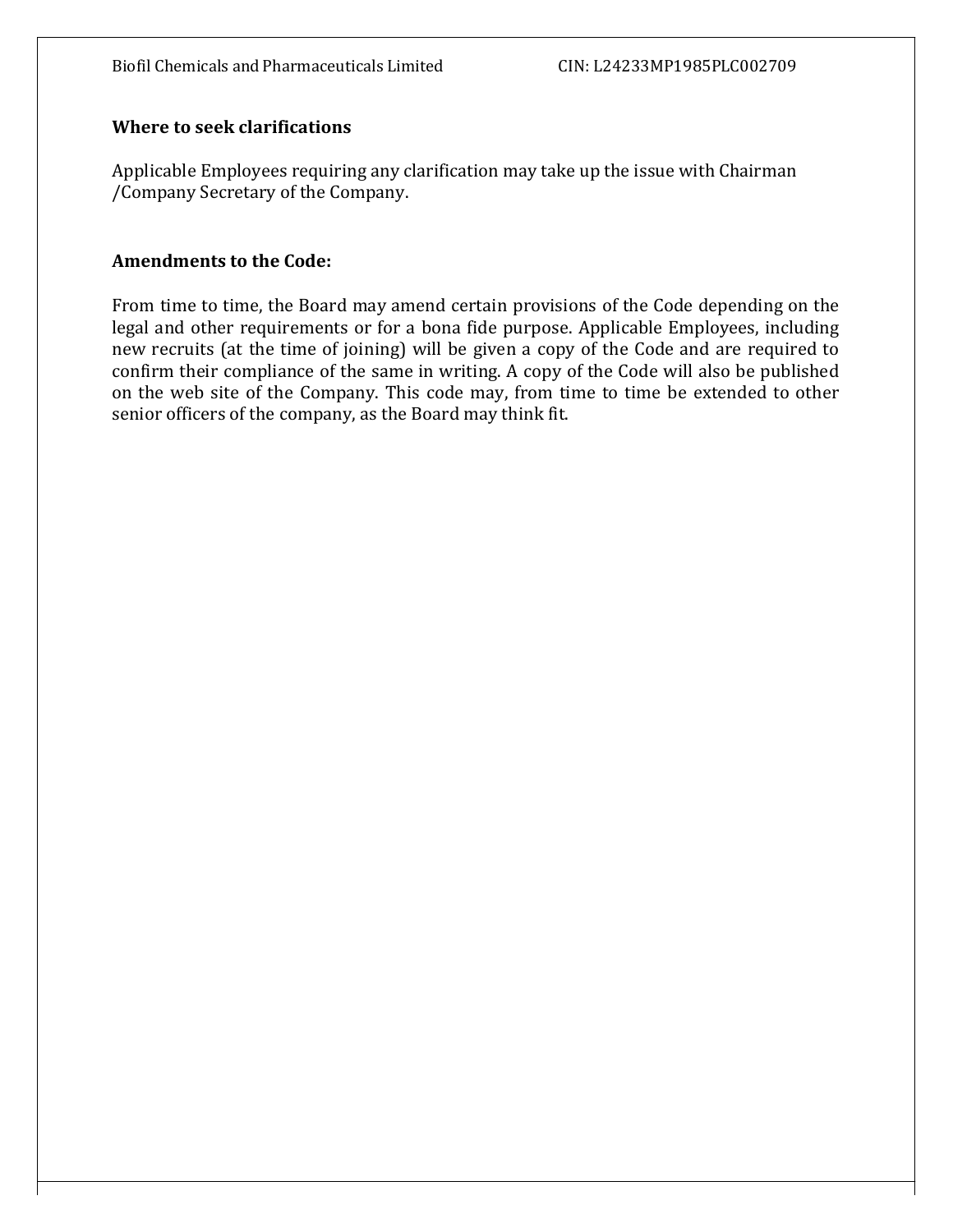#### BIOFIL CHEMICALS AND PHARMACEUTICALS LIMITED

#### CODE OF CONDUCT

#### **FOR**

#### BOARD MEMBERS AND SENIOR MANAGEMENT PERSONNEL

#### ACKNOWLEDGEMENT FORM

I ……………………………………….., have received and read the Company"s "CODE OF CONDUCT FOR BOARD MEMBERS AND SENIOR MANAGEMENT PERSONNEL ("this Code"). I have understood the provisions and policies contained in this Code and I agree to comply with this Code.

Signature : ……………………………………………

Name : ……………………………………………

Designation: ……………………………………………

Date : ……………………………………………

Place : ……………………………………………